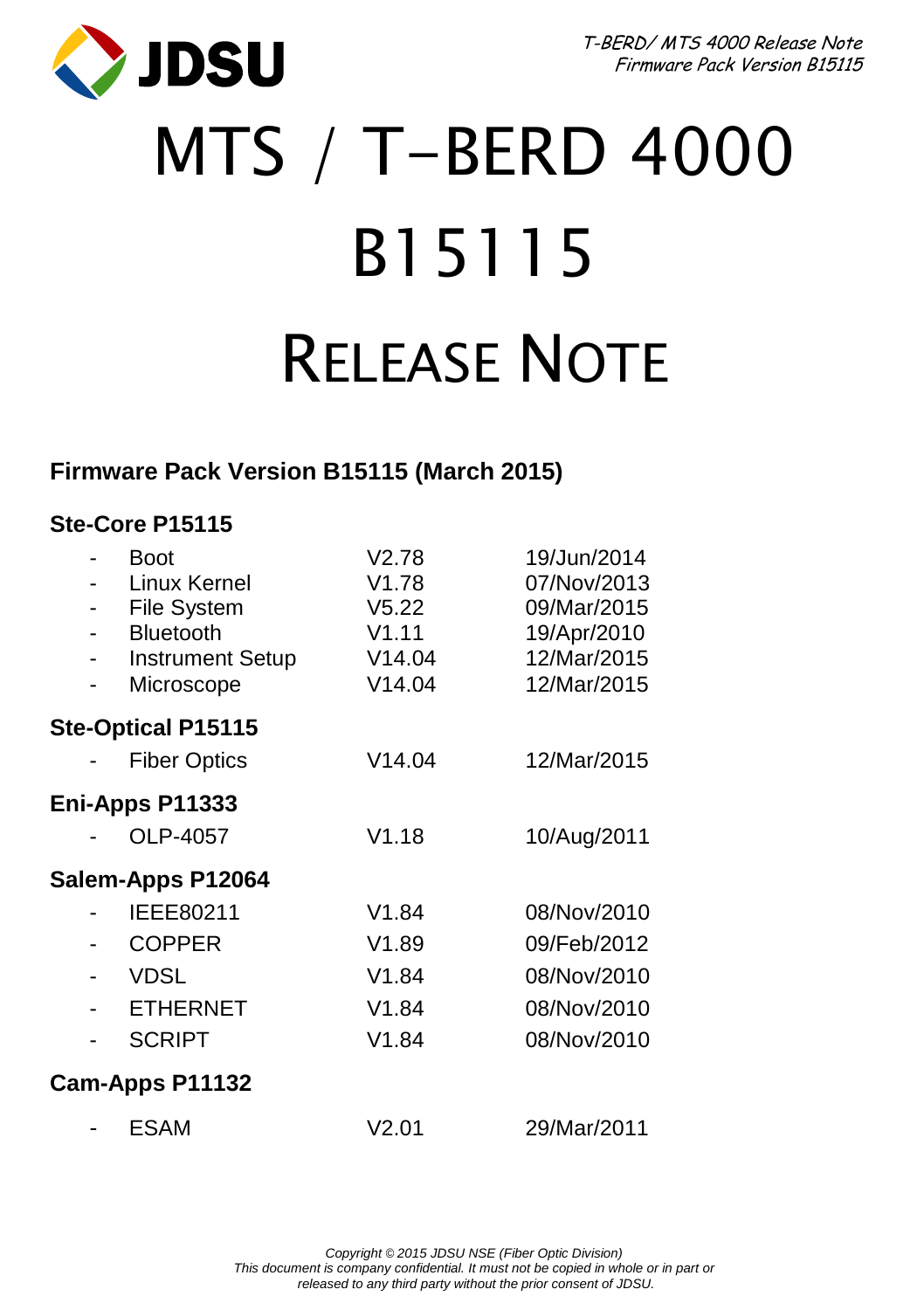

# **CONTENT**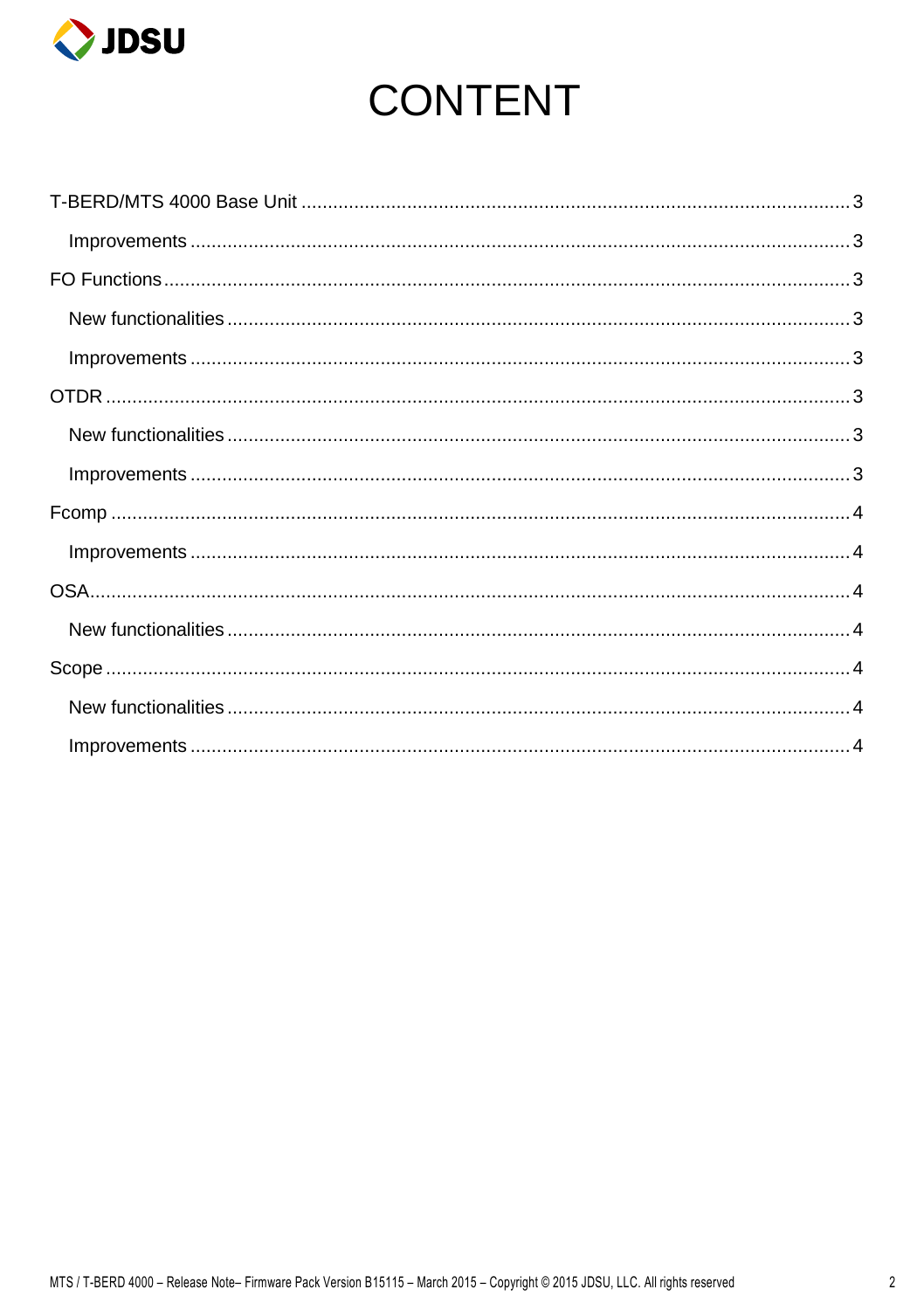

# <span id="page-2-0"></span>T-BERD/MTS 4000 Base Unit

#### <span id="page-2-1"></span>*Improvements*

- $\triangleright$  Improved warning messages when function not selected or already used
- $\triangleright$  SmartAccessAnywhere icon remains pressed when active
- ▶ Correction of Linux Shellshock issue

# <span id="page-2-2"></span>FO Functions

#### <span id="page-2-3"></span>*New functionalities*

Ability to save .SOR+.PDF+.TXT files

#### <span id="page-2-4"></span>*Improvements*

- $\triangleright$  Improved management of filenaming between manual entry and autostore (now max 40 characters)
- $\triangleright$  Improved management of filenaming when storing .txt and .pdf
- $\triangleright$  Improved page layout on PDF reports with long table of events
- $\triangleright$  Faster PDF file generation
- $\triangleright$  FO Metadata now available on PDF and txt reports for FO functions (also used by Stratasync)
- $\triangleright$  Better management of function icon selection when using the arrow keys

# <span id="page-2-5"></span>OTDR

#### <span id="page-2-6"></span>*New functionalities*

- $\triangleright$  One configuration file per OTDR function
- $\triangleright$  New Cable Commissioning license

#### <span id="page-2-7"></span>*Improvements*

- $\triangleright$  Improved auto-configuration when large bends present on network
- $\triangleright$  Improved management of fiber end detection when high reflections along the link
- $\triangleright$  Improved management of pass/fail with launch cables
- $\triangleright$  On quad OTDR, improved management of small drop before Fresnel
- $\triangleright$  Improved optipulse management
- $\triangleright$  Improved acquisition time information in standard SOR Telcordia file
- FTTH-SLM: addition of fiber number field into filenaming
- $\triangleright$  Improved PDF reporting with launch cables
- SmartOTDR: rename of SmartOTDR to SmartTest
- $\triangleright$  Improved management of the display of slopes (now only shown in manual measurements mode)
- BidirOTDR: improvement management of "lock marker" function
- $\triangleright$  Improved management of zoom and cursors with launch cables